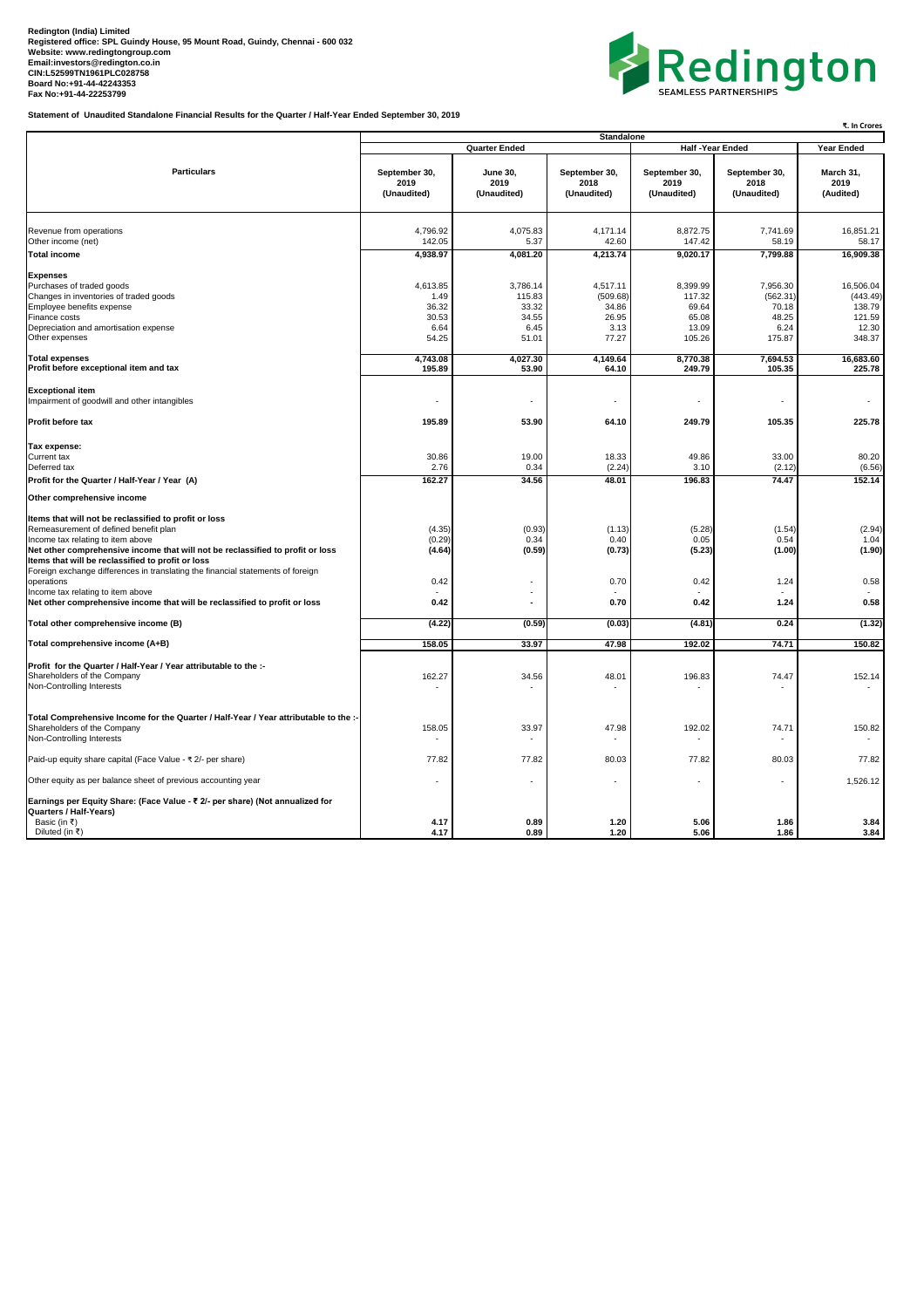## Redington (India) Limited<br>Registered office: SPL Guindy House, 95 Mount Road, Guindy, Chennai - 600 032<br>Website: [www.redingtongroup.com](http://www.redingtongroup.com)<br>[Email:investors@redington.co.in](mailto:Email:investors@redington.co.in)<br>CIN:L52599TN1961PLC028758<br>Bax No:+91-44-22253799<br>Fax N



**Statement of Unaudited Consolidated Financial Results for the Quarter / Half-Year Ended September 30, 2019**

|                                                                                                                     |                                      | ₹. In Crores                           |                                      |                                      |                                      |                                |
|---------------------------------------------------------------------------------------------------------------------|--------------------------------------|----------------------------------------|--------------------------------------|--------------------------------------|--------------------------------------|--------------------------------|
| <b>Particulars</b>                                                                                                  |                                      | <b>Quarter Ended</b>                   | Consolidated                         | <b>Half-Year Ended</b>               | Year Ended                           |                                |
|                                                                                                                     | September 30,<br>2019<br>(Unaudited) | <b>June 30,</b><br>2019<br>(Unaudited) | September 30,<br>2018<br>(Unaudited) | September 30,<br>2019<br>(Unaudited) | September 30,<br>2018<br>(Unaudited) | March 31,<br>2019<br>(Audited) |
| Revenue from operations                                                                                             | 12,339.28                            | 11,674.74                              | 11,108.51                            | 24,014.02                            | 21,323.41                            |                                |
| Other income (net)                                                                                                  | 15.00                                | 11.90                                  | 23.78                                | 26.90                                | 37.72                                | 46,536.15<br>63.23             |
| <b>Total income</b>                                                                                                 | 12,354.28                            | 11,686.64                              | 11,132.29                            | 24,040.92                            | 21,361.13                            | 46,599.38                      |
| <b>Expenses</b>                                                                                                     |                                      |                                        |                                      |                                      |                                      |                                |
| Purchases of traded goods                                                                                           | 11,060.97                            | 11,274.69                              | 10,725.53                            | 22,335.66                            | 20.636.42                            | 44,598.99                      |
| Changes in inventories of traded goods                                                                              | 595.31                               | (249.54)                               | (246.71)                             | 345.77                               | (554.04)                             | (786.15)                       |
| Employee benefits expense                                                                                           | 196.87                               | 188.40                                 | 182.89                               | 385.27                               | 356.82                               | 724.20                         |
| Finance costs                                                                                                       | 62.87                                | 65.25                                  | 47.14                                | 128.12                               | 91.14                                | 204.15                         |
| Depreciation and amortisation expense                                                                               | 47.51                                | 32.79                                  | 16.61                                | 80.30                                | 31.83                                | 63.36                          |
| Other expenses                                                                                                      | 238.43                               | 228.13                                 | 259.45                               | 466.56                               | 529.76                               | 1,100.43                       |
| <b>Total expenses</b><br>Profit before exceptional item and tax                                                     | 12,201.96<br>152.32                  | 11,539.72<br>146.92                    | 10,984.91<br>147.38                  | 23,741.68<br>299.24                  | 21,091.93<br>269.20                  | 45,904.98<br>694.40            |
|                                                                                                                     |                                      |                                        |                                      |                                      |                                      |                                |
| <b>Exceptional item</b><br>Impairment of goodwill and other intangibles                                             | 1.08                                 | ÷.                                     | $\sim$                               | 1.08                                 |                                      | 71.06                          |
| Profit before tax                                                                                                   | 151.24                               | 146.92                                 | 147.38                               | 298.16                               | 269.20                               | 623.34                         |
| Tax expense:                                                                                                        |                                      |                                        |                                      |                                      |                                      |                                |
| Current tax                                                                                                         | 20.91                                | 37.76                                  | 51.82                                | 58.67                                | 89.33                                | 157.55                         |
| Deferred tax                                                                                                        | (2.28)                               | (1.06)                                 | (0.53)                               | (3.34)                               | (2.02)                               | (18.68)                        |
| Profit for the Quarter / Half-Year / Year (A)                                                                       | 132.61                               | 110.22                                 | 96.09                                | 242.83                               | 181.89                               | 484.47                         |
| Other comprehensive income                                                                                          |                                      |                                        |                                      |                                      |                                      |                                |
| Items that will not be reclassified to profit or loss                                                               |                                      |                                        |                                      |                                      |                                      |                                |
| Remeasurement of defined benefit plan                                                                               | (4.65)                               | (1.04)                                 | (1.61)                               | (5.69)                               | (2.09)                               | (3.29)                         |
| Income tax relating to item above                                                                                   | (0.22)                               | 0.38                                   | 0.54                                 | 0.16                                 | 0.71                                 | 1.16                           |
| Net other comprehensive income that will not be reclassified to profit or loss                                      | (4.87)                               | (0.66)                                 | (1.07)                               | (5.53)                               | (1.38)                               | (2.13)                         |
| Items that will be reclassified to profit or loss                                                                   |                                      |                                        |                                      |                                      |                                      |                                |
| Foreign exchange differences in translating the financial statements of foreign                                     |                                      |                                        |                                      |                                      |                                      |                                |
| operations<br>Income tax relating to item above                                                                     | 84.31                                | (6.03)                                 | 142.60                               | 78.28                                | 269.34                               | 138.67                         |
| Net other comprehensive income that will be reclassified to profit or loss                                          | 84.31                                | (6.03)                                 | 142.60                               | 78.28                                | 269.34                               | 138.67                         |
| Total other comprehensive income (B)                                                                                | 79.44                                | (6.69)                                 | 141.53                               | 72.75                                | 267.96                               | 136.54                         |
| Total comprehensive income (A+B)                                                                                    | 212.05                               | 103.53                                 | 237.62                               | 315.58                               | 449.85                               | 621.01                         |
|                                                                                                                     |                                      |                                        |                                      |                                      |                                      |                                |
| Profit for the Quarter / Half-Year / Year attributable to the :-                                                    |                                      |                                        |                                      |                                      |                                      |                                |
| Shareholders of the Company                                                                                         | 130.08                               | 110.03                                 | 105.13                               | 240.11                               | 193.77                               | 507.78                         |
| Non-Controlling Interests                                                                                           | 2.53                                 | 0.19                                   | (9.04)                               | 2.72                                 | (11.88)                              | (23.31)                        |
|                                                                                                                     |                                      |                                        |                                      |                                      |                                      |                                |
| Total Comprehensive Income for the Quarter / Half-Year / Year attributable to the :-<br>Shareholders of the Company | 200.43                               | 103.99                                 | 229.10                               | 304.42                               | 433.41                               | 628.52                         |
| Non-Controlling Interests                                                                                           | 11.62                                | (0.46)                                 | 8.52                                 | 11.16                                | 16.44                                | (7.51)                         |
|                                                                                                                     |                                      |                                        |                                      |                                      |                                      |                                |
| Paid-up equity share capital (Face Value - ₹ 2/- per share)                                                         | 77.82                                | 77.82                                  | 80.03                                | 77.82                                | 80.03                                | 77.82                          |
| Other equity as per balance sheet of previous accounting year                                                       | ÷,                                   |                                        |                                      |                                      |                                      | 3,828.16                       |
| Earnings per Equity Share: (Face Value - ₹ 2/- per share) (Not annualized for                                       |                                      |                                        |                                      |                                      |                                      |                                |
| Quarters / Half-Years)<br>Basic (in ₹)                                                                              | 3.34                                 | 2.83                                   | 2.62                                 | 6.17                                 | 4.84                                 | 12.80                          |
| Diluted (in ₹)                                                                                                      | 3.34                                 | 2.83                                   | 2.62                                 | 6.17                                 | 4.84                                 | 12.80                          |